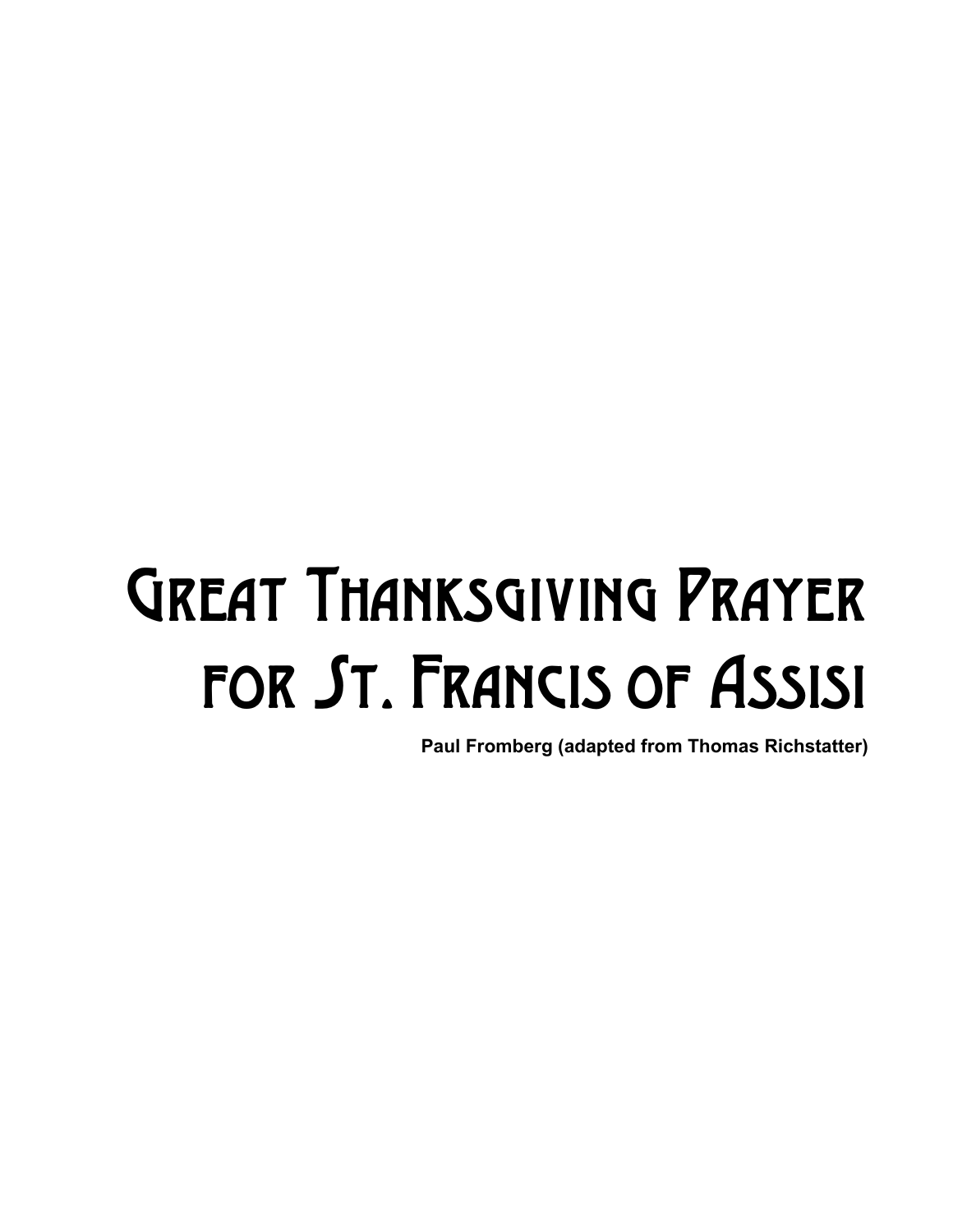*Presider* Most High, all-powerful, good Lord, to you be all praise and glory. We give you thanks with all your creatures:

> With Brother Sun who gives us your light, with Sister Moon and the stars of night, with Brother Wind, and Sister Water and Mother Earth who feeds and keeps us.

We thank you Lord of heaven and earth for revealing your way to the lowly and least. For your coming in the crown of all creation, Jesus, your Son; who shares with us his easy yoke, and teaches us his gentle humility. We thank you, Most High, because in him the poor hear good news and the captive are set free.

On the night before he died for us, Jesus was at supper with his friends. He took bread, and when he had given thanks to you, he broke it, and gave it to them and said: "Take, eat: This is my body, which is given for you. Do this for the remembrance of me."

Then Jesus took the cup of wine. Again he gave thanks and passed the cup, saying:

"Drink this, all of you: This is my blood of the new covenant, poured out for all for the forgiveness of sins. Whenever you drink together, do this for the remembrance of me."